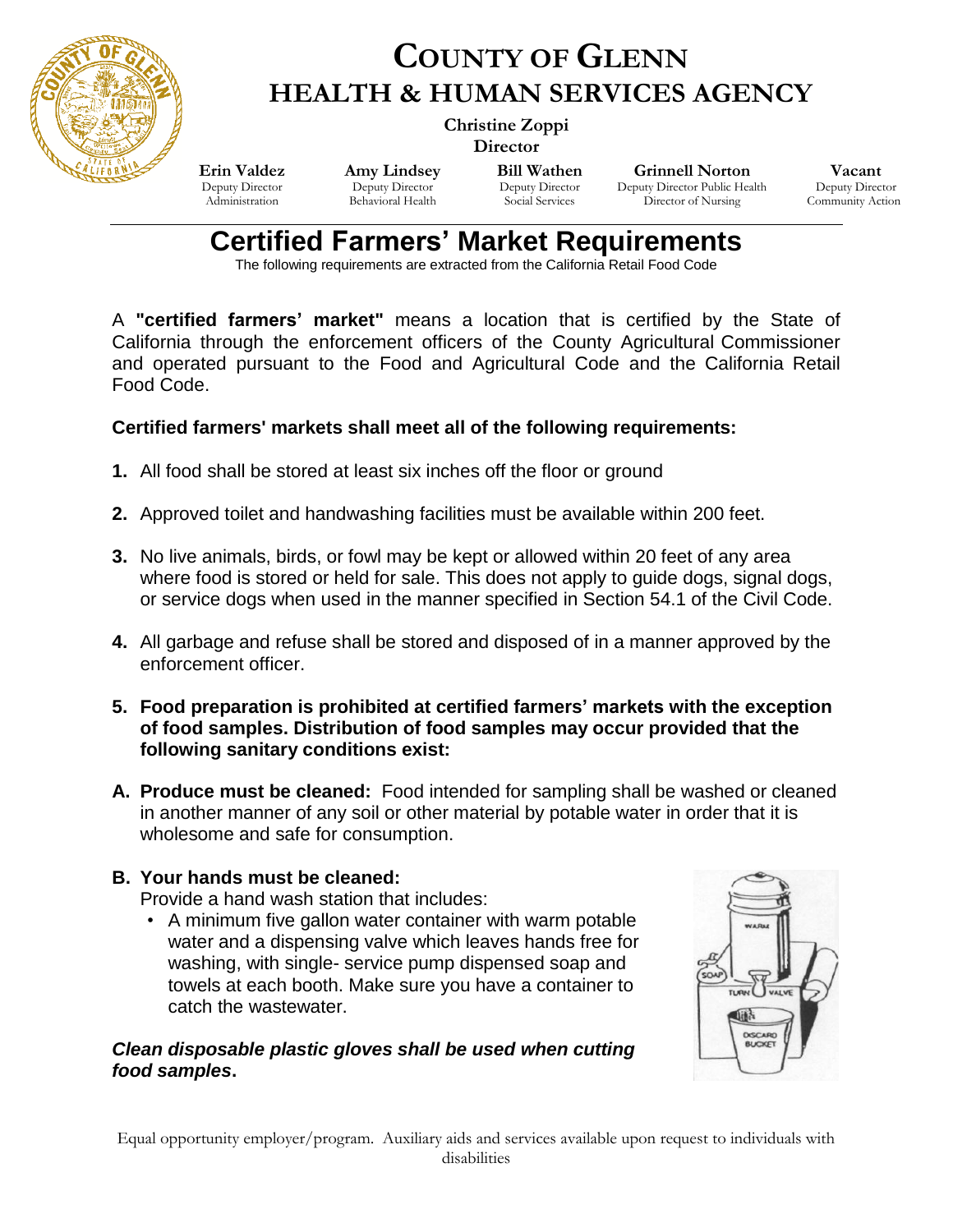# **C. Your utensils must be cleaned and sanitized, acceptable sanitizer solutions**



- **are**:
	- (1) 100 ppm chlorine  $\frac{1}{2}$  ounce per gallon of water (1/2)  $oz = 1$  tablespoon)
	- (2) 200 ppm quaternary ammonium  $\frac{1}{2}$  ounce per gallon of water
	- (3) 25 ppm iodine  $\frac{1}{2}$  ounce per 2.5 gallons

3 containers for cleaning of equipment shall be provided for washing, rinsing and sanitizing of all utensils. (1). Potable water with soap; (2) Clear, potable water for rinsing; (3) Potable water with approved sanitizer.

- Cutting boards and other items used in sampling (containers) must be washed, rinsed, sanitized and air-dried before use
- All utensils should be food grade (approved for food contact), Non-absorbent, (plastic or metal), and in good repair. Utensils and cutting surfaces shall be smooth, nonabsorbent, and easily cleanable, or single-use articles shall be utilized.

#### **D. Handle all waste properly in the following approved ways:**

- Liquid waste, which includes ice, shall be disposed of in a facility connected to the public sewer system.
- Solid waste must be taken with you or disposed in containers provided by the market's Event Coordinator or Site Manager.
- **E. Keep Potentially Hazardous Foods Cold:** Potentially hazardous food samples shall be maintained at or below 45\*F and shall be disposed of within two hours after cutting.

# **F. Distribute samples in a sanitary manner:**

- Samples must be protected from droplet contamination, insects, dust, and a customer coming in contact with more than their sample.
- Samples must be kept in approved, clean and covered containers.
- Here are some examples of correctly distributing samples in a sanitary manner. Other methods are possible but must be approved by the enforcement officer.
	- **(1)** Capped Squeeze Bottle for items such as honey. Bottle is uncapped, and product is squeezed onto a disposable stick or into a disposable cup for each customer. Bottle is recapped. Stick or cup is discarded.
	- **(2)** Modified shaker Bottle for items such as nuts or grapes. The opening of a squeeze bottle is enlarged to allow a bottle to shake out a limited number of items per shake in the hand of the customer.
	- **(3)** Bulk Liquid Container for items such as juice, dispensed with a down-facing,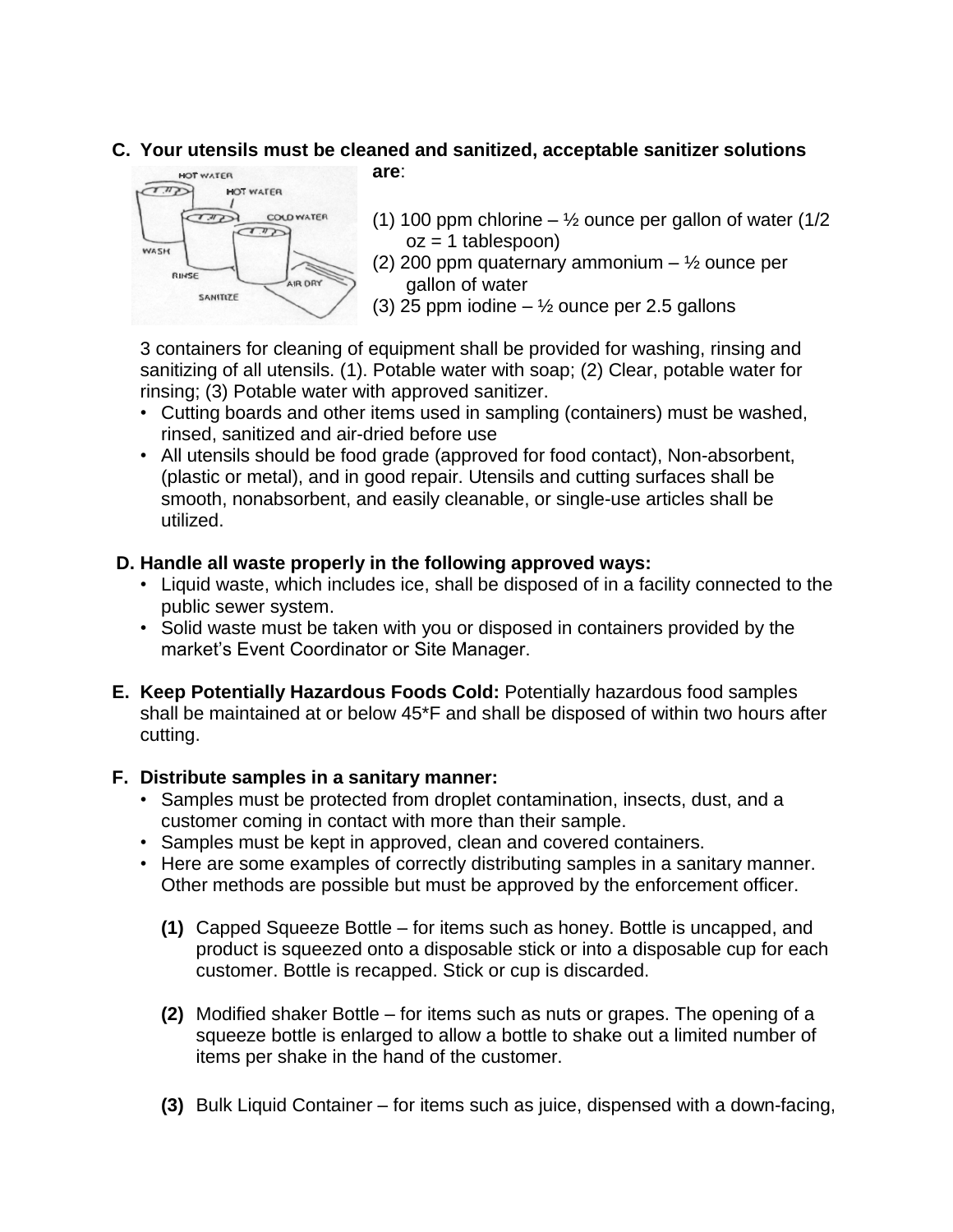self-closing spout into a cup given to the customer. Cup is used once, and then thrown away. Wash the container in an approved kitchen.

- **(4)** Small Sample Cup for items such as jams or preserves. Disposable cups are filled in an approved manner for individual distribution to customer.
- **(5)** Covered Serving Dish for products such as sliced produce, jams, and jellies. Serving dish should have a hinged lid that opens on the grower's side of the table. Grower lifts lid and uses a disposable spoon, fork, toothpick to dispense sample portion. Spoon, fork, toothpick is given to customer.

#### **\* You must provide a waste container for the customers to use, if you distribute paper cups, toothpicks, spoons etc.**

#### **Raw Shell Eggs, Storage and Display without Refrigeration Raw shell eggs may be stored and displayed without refrigeration if all of the following conditions are met:**

- **1.** The eggs were produced by poultry owned by the seller and collected on the seller's property.
- **2.** The eggs are not placed in direct sunlight during storage or display.
- **3.** Retail egg containers are prominently labeled "refrigerate after purchase" or the seller posts a conspicuous sign advising consumers that the eggs are to be refrigerated as soon as practical after purchase.
- **4.** Retail egg containers are conspicuously identified as to the date of the pack.
- **5.** The eggs have been cleaned and sanitized.
- **6.** The eggs are not checked, cracked, or broken.
- **7.** Any eggs that are stored and displayed at temperatures of 90°F or below and that are unsold after four days from the date of pack shall be stored and displayed at an ambient temperature of 45°F or below, diverted to pasteurization, or destroyed in a manner approved by the enforcement agency.
- **8.** Any eggs that are stored and displayed at temperatures above 90°F that are unsold after four days from the date of pack shall be diverted to pasteurization or destroyed in a manner approved by the enforcement agency.

**Processed Foods** (juices, jams, preserves, low acid canned foods, processed nuts, fruits and vegetables) **must obtain approval from the California Department of**